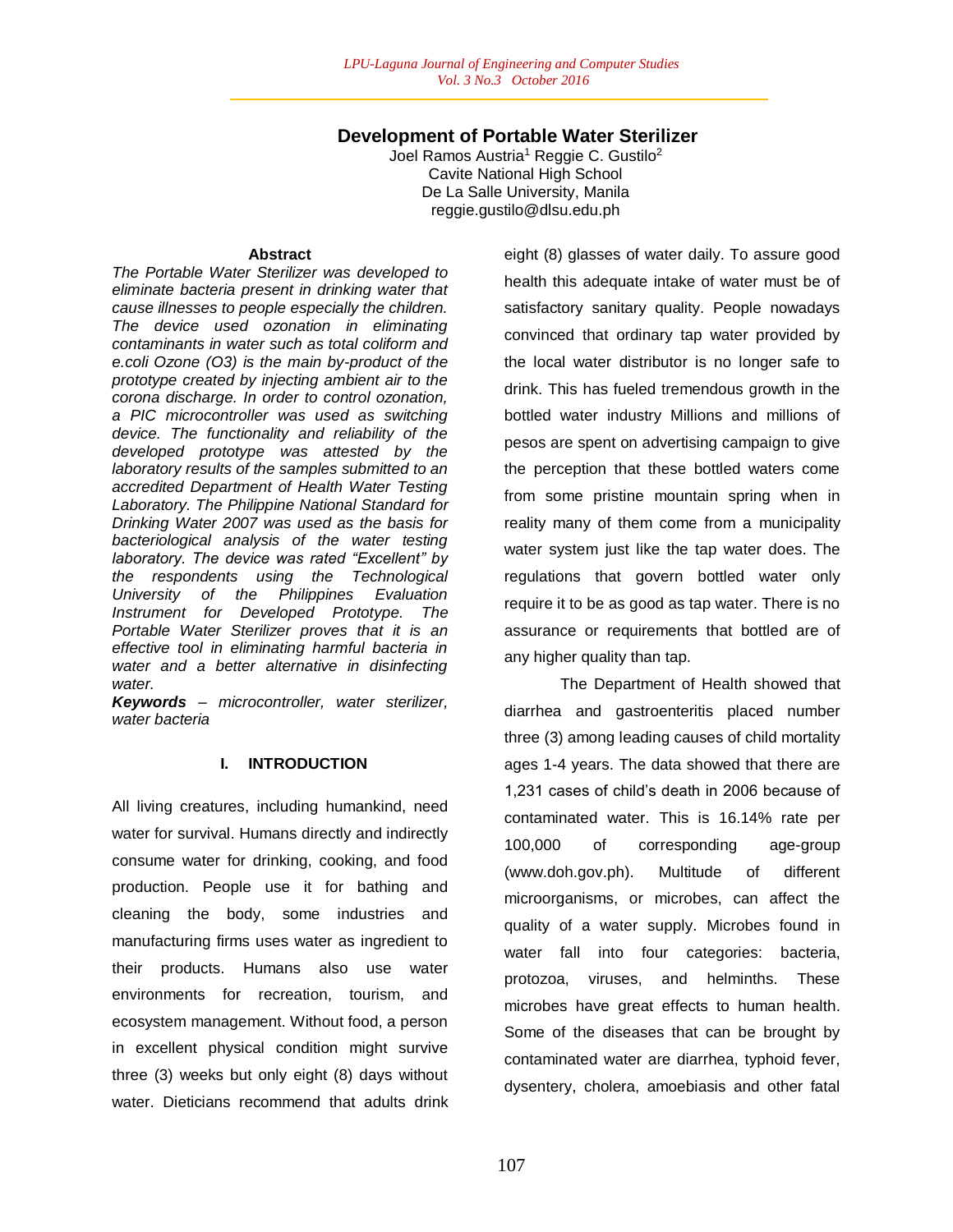illnesses. These sickness will lead to death if not diagnose early. Safe water and the prevention of waterborne disease are public health priorities in most countries, where clean water generally is available for about onethird of the world's population. However, water-related human health problems in developing countries are daunting. Considering the problem cited, a Portable Water Sterilizer tends to reduce the sickness caused by contaminated water. During calamities like typhoons and other disasters where the sources of water are contaminated with bacteria, the portable water sterilizer can use to purify the drinking water. The community may gain from this by actually reducing the possibility of outbreak/ illnesses that cause by the contaminated water.

### **II. PROBLEM STATEMENT**

The general objective of the study is to develop a Portable Water Sterilizer that eliminates all forms of bacteria in water. Specifically, the study aimed to Design and construct a portable water sterilizer prototype that eliminates bacteria using corona discharge method; Test and improve the prototype in terms of functionality and reliability based on the standards of the Department of Health (DOH) for water bacteriology testing; and Evaluate the performance of the system in term of functionality, aesthetic, workability, durability, economy and safety.

#### **III. Conceptual Model of the Study**

On the basis of the foregoing concepts, theories, and findings of related literature, studies presented, and insights taken from them, a conceptual model was developed as shown below



Figure 1. Conceptual Model of the Study

The conceptual model presented is based on the input-process-output model of developmental study. The input includes human basic needs, water composition, water composition, water source, water treatment, water standard, and water contamination. Software requirements include assembly language. Hardware requirements include computer and microcontroller. The process includes design, development, and implementation. The output is an portable water sterilizer.

#### **IV. METHODOLOGY**

The Portable Water Sterilizer is a prototype that eliminates harmful bacteria in water. Figure 6 shows the framework of the system. The project works by placing the hose of the prototype to the contaminated water. The corresponding switch is pressed to start ozonation.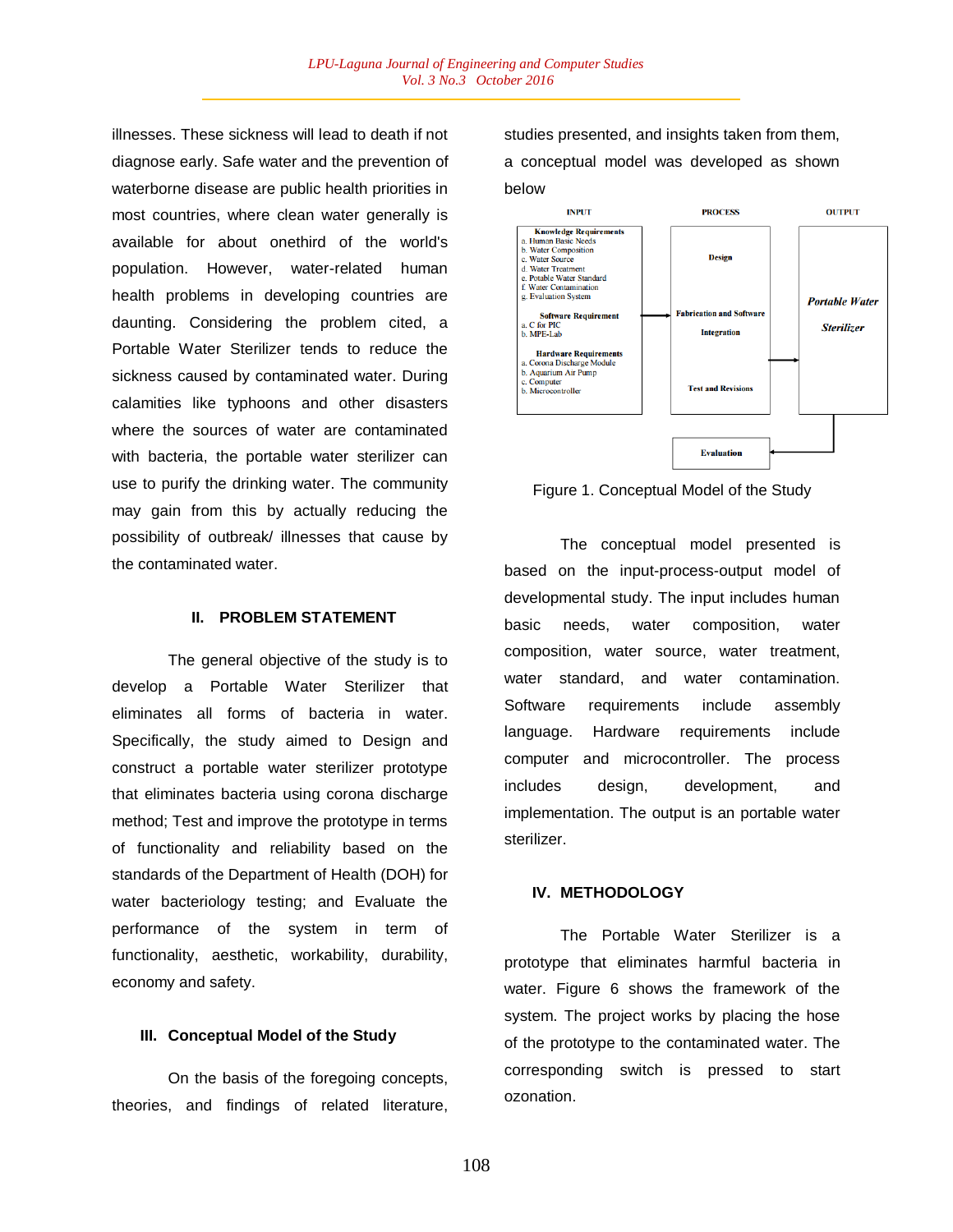

Figure 2 Process Flow of Ozone (O3)

Figure 3 shows the schematic diagram of the switching device module. The main component used is the PIC16F873AT-I/SO microcontroller. C programming for PIC and MPLab were the software used for the programs of the prototype. It has four (4) push button switches to control time of ozonation and LED indicators. The switching device module is powered by a 5V DC supply



Figure 3 Schematic Diagram of the Switching Device

## **V. RESULTS AND DISCUSSION**

The Portable Water Sterilizer shown in Figure 11 is a prototype that eliminates all forms of bacteria in water. The prototype uses corona discharge method and an air pump. There are two modules, ozonator module and switching device module. The ozonator module involves generating a high voltage electrical charge and

then blowing air pass on it. The switching device module used PIC microcontroller for controlling the four (4) switch buttons. The prototype needs to be plug-in to a 220V power supply.



Figure 4 The Portable Water Sterilizer

There are four (4) major switches in the system. The first switch is to ozonate a typical 240 ml (8 oz) of tap water in five (5) minutes. The second switch is to ozonate 500 ml of water for 10 minutes and the third switch is to ozonate 1000 ml of water for 15 minutes. The prototype will automatically stops upon reaching the required time of ozonation. The last button is an open time switch where the user can actually ozonate water that is more than one (1) liter. The project works by pressing the corresponding button. Once pressed, the aquarium air pump brings out air that passes through the corona discharge chamber and an ozone (O3) is being produced. The hose is placed on the water to sterilize.

To verify the functionality and reliability of the prototype, a Department of Health (DOH) accredited Water Testing Laboratory was determined. The "Regional Water Laboratory" located in Carmona, Cavite was identified. The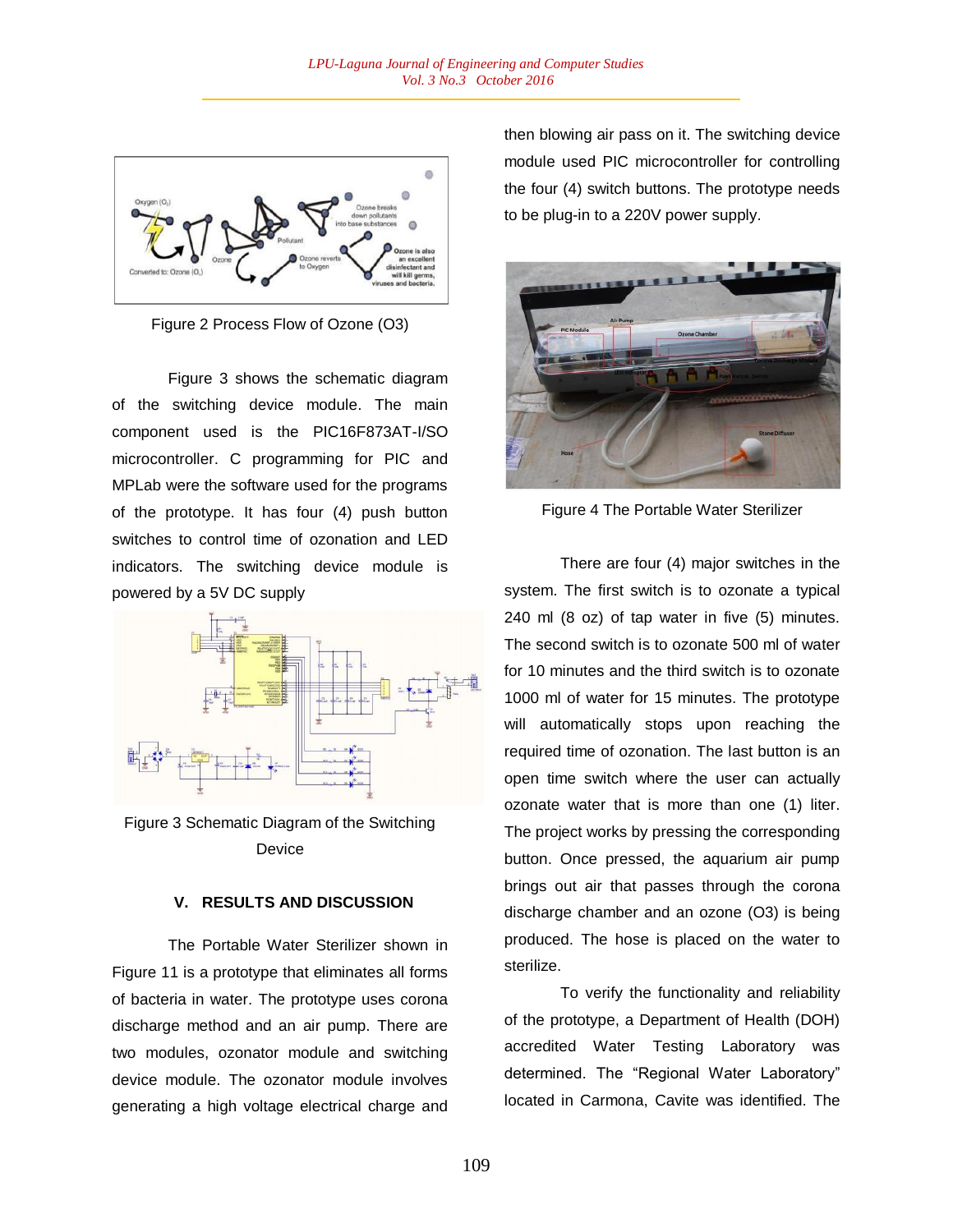RWL is a government owned facility tasked to periodically analyze water in their town and nearby cities and municipalities including industrial companies. Water samples submitted by their clients underwent bacteriological analysis to identify contaminants and are subject of the researcher testing. One company in the First Cavite Industrial Estate (FCIE) failed the water bacteriological analysis, as shown in Table 5. Two (2) liters of sample water were drawn from the said company and divided into three (3) volume 240 ml, 500 ml and 1000 ml. These samples underwent the process of ozonation and the result of the bacteriological examination is shown in Table 1.

Table 1 Bacteriological Examination Result of Water Sample before Ozonation

| <b>Result of Analysis</b> | <b>Remarks</b> |            |               |
|---------------------------|----------------|------------|---------------|
| Total                     | Fecal          | <b>HPC</b> |               |
| Coliforms                 | Coliforms      | efu/ml     |               |
| >8                        | >8             |            | <b>FAILED</b> |

Table 2 showed that the water sample has more than 8 counts of total coliform and more than 8 counts of e.coli. More than eight counts is not suitable for human consumption.

Table 2 Bacteriological Examination Result of Water Sample after Ozonation

|      | Time of Tota |       | Fecal    | Remar |
|------|--------------|-------|----------|-------|
| Volu | Ozonat       |       | Coliform | ks    |
| me   | ion          | Colif | S        |       |
|      |              | orm   |          |       |
|      |              | s     |          |       |
| 240m | 5 mins       | < 1.1 | < 1.1    | Passe |
|      |              |       |          | d     |

| 240m | 10   | 1.1   | < 1.1 | Passe |
|------|------|-------|-------|-------|
|      | mins |       |       | d     |
| 500m | 10   | < 1.1 | < 1.1 | Passe |
|      | mins |       |       | d     |
| 1000 | 10   | < 1.1 | < 1.1 | Passe |
| ml   | mins |       |       | d     |
| 1000 | 15   | 1.1   | < 1.1 | Passe |
| ml   | mins |       |       | d     |

Table 2 shows the bacteriological examination result after the contaminated water is treated by ozonation process. The two (2) 240 ml of samples were ozonated for 5 and 10 minutes, respectively. Total coliform and e.coli read is less than 1 count of bacteria. Below 1.1 counts of water bacteria means the water is safe to drink as far as bacteriological aspect is concerned.

The second sample which is 500 ml ozonated for 10 minutes, the result also showed that minimum count of bacteria has been established. Lastly, the 1000 ml of water sample ozonated for 10 minutes and another 1000 ml also treated for 15 minutes passed the bacteriological test. Upon analyzing the results, best time of ozonation for a typical one (1) glass of water (240 ml.) is 5 minutes, 500 ml. sample is 10 minutes and 1000 ml. or 1 liter is 15 minutes, as shown in Figure 14. If the user wishes to ozonate more than 1 liter, 15 minutes of ozonation time should be added for every liter of water.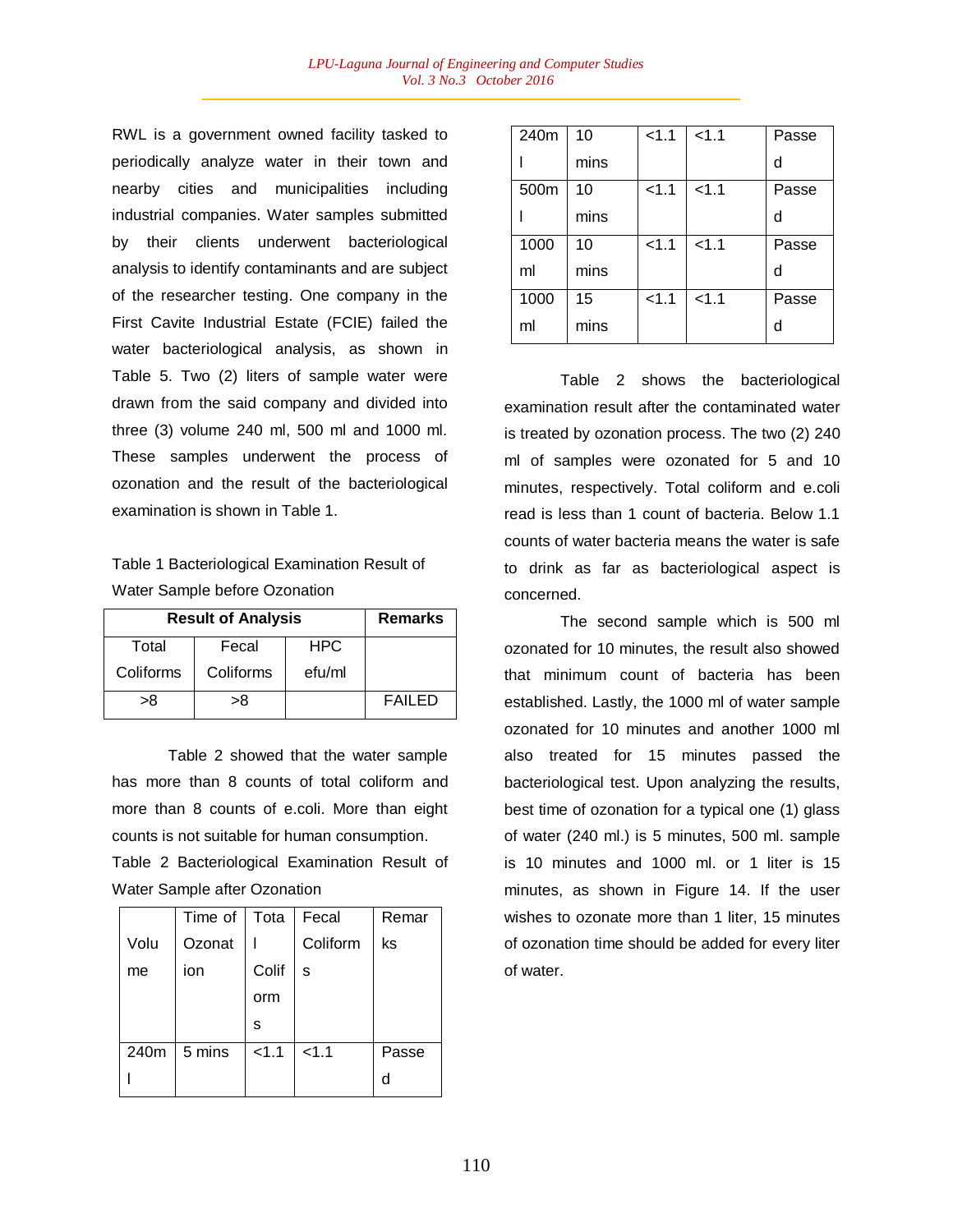

Figure 5. Actual Ozonation Process and Testing at Regional Water Analysis in Carmona, Cavite

Project Evaluation To evaluate the functionality and performance of the prototype, prototype was subjected to a performance evaluation result using the TUP Evaluation Instrument for Prototype. The criteria are functionality, aesthetic, workability, durability, economy, safety and saleability. Eighteen (18) evaluator/respondents evaluated the prototype comprised of three (3) health professionals, five (5) IT experts and ten (10) from Cavite City and Carmona, Cavite.

| Criteria            | <b>Mean</b> | Qualitative      |
|---------------------|-------------|------------------|
|                     |             | Interpretation   |
| Functionality       | 4.56        | Excellent        |
| Aesthetic           | 4.50        | Very good        |
| Workability         | 4.56        | Excellent        |
| Durability          | 4.57        | Excellent        |
| Economy             | 4.54        | Excellent        |
| Safety              | 4.30        | Very good        |
| Saleability         | 4.56        | Excellent        |
| <b>Overall mean</b> | 4.51        | <b>Excellent</b> |

Table 7 Summary of Evaluation Results

# **VI. SUMMARY OF FINDINGS, CONCLUSIONS AND RECOMMENDATIONS**

The Portable Water Sterilizer is a prototype capable of eliminating harmful bacteria using the corona discharge method to generate

ozone. The ozonator module works by supplying air from the pump to the corona discharge chamber. At the chamber, the usual oxygen (O2) having 2 atom is mixed with another atom and therefore created ozone (O3). The switch module used PIC16F873AT-I/SO that serves as the timer having corresponding time of ozonation depending on the amounts of water that will undergo the process.

The ozonated water was subjected to bacteriology test at the Regional Water Laboratory in Carmona, Cavite. Results showed that there are less than 1.1 counts of total coliforms and e.coli present in ozonated water. In addition, the developed prototype can dispel the strong odor of chlorine in tap water. Because of its portability, the prototype can be brought to places where there is no good source of drinking water.

The performance evaluation of the sterilizer resulted to an overall mean of 4.51 with a descriptive rating of "Excellent".

#### **VII. Conclusion**

In consideration of the objectives of the study and the results of testing and evaluation carried out, the following conclusions were derived:

1. The Portable Water Sterilizer was successfully developed to eliminate bacteria in water using the corona discharge method and locally available materials;

2. The bacteriological result after the process of ozonation revealed that the water sample passed and eliminated total coliform and e.coli.